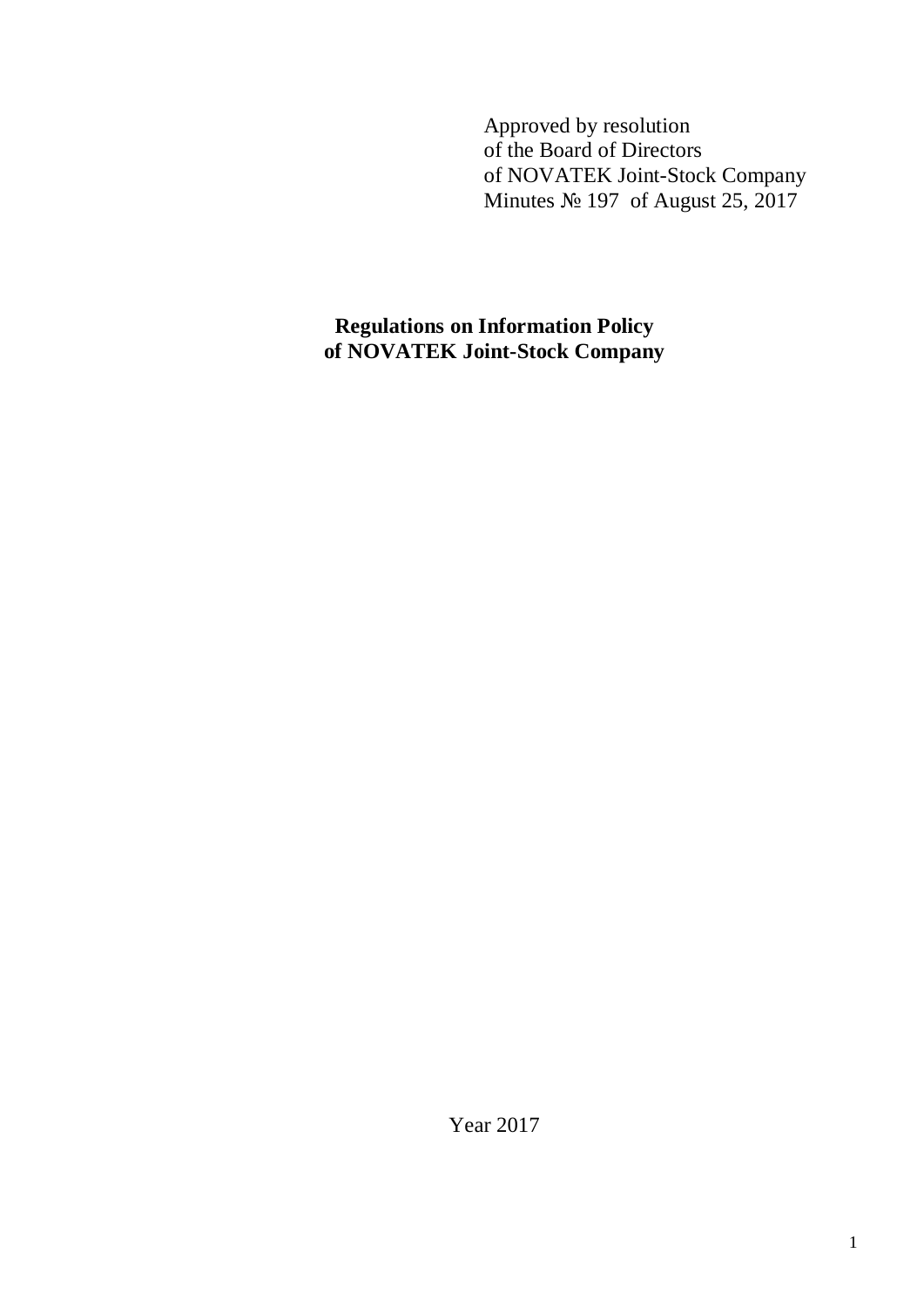# **1. General Provisions**

1.1. These Regulations on Information Policy of OAO NOVATEK (the "Regulations") is developed in accordance with the applicable legislation of the Russian Federation, the Articles of Association of NOVATEK Joint-Stock Company (hereinafter referred to as "the Company"), recommendations of the Bank of Russia, Code of Business Ethics, internal documents of the Company, Russian and international corporate governance practices.

1.2. These Regulations is the Company's internal document setting out objectives and principles of information disclosure, the list of information and documents to be disclosed to shareholders, professional securities market participants and other stakeholders (hereinafter - the "Stakeholders"), as well as the disclosure procedure.

1.3. The purpose of information disclosure by the Company is to provide shareholders and other stakeholders with reliable Company information that is essential for taking their balanced investment and managerial decisions, to ensure that such information is publicly available, to establish long-term relations with the above persons and enhance their confidence, to increase the Company's value and ensure fund raising by the Company.

1.4. Pursuant to applicable legislation, the Company shall ensure protection of information that is a trade or official secret.

1.5. When information is provided by the Company to shareholders and other stakeholders, a reasonable balance shall be ensured between interests of such stakeholders and the Company's interests which include seeking to preserve confidentiality of important commercial information that may have a significant impact on its competitiveness.

1.6. Information to be disclosed hereunder shall be disclosed in Russian and may be disclosed in English where necessary.

# **2. Key principles of disclosure.**

2.1. The Company's Regulations on Information Policy rest on the principles below:

# 2.1.1. Continuity.

The Company shall ensure a continuous process of information disclosure.

# 2.1.2. Consistency.

The Company shall ensure concerted and equivalent disclosure of material information inside and outside the Russian Federation. To implement this principle, the Company shall set forth a list of material information subject to concerted and equivalent disclosure: consolidated financial statements prepared in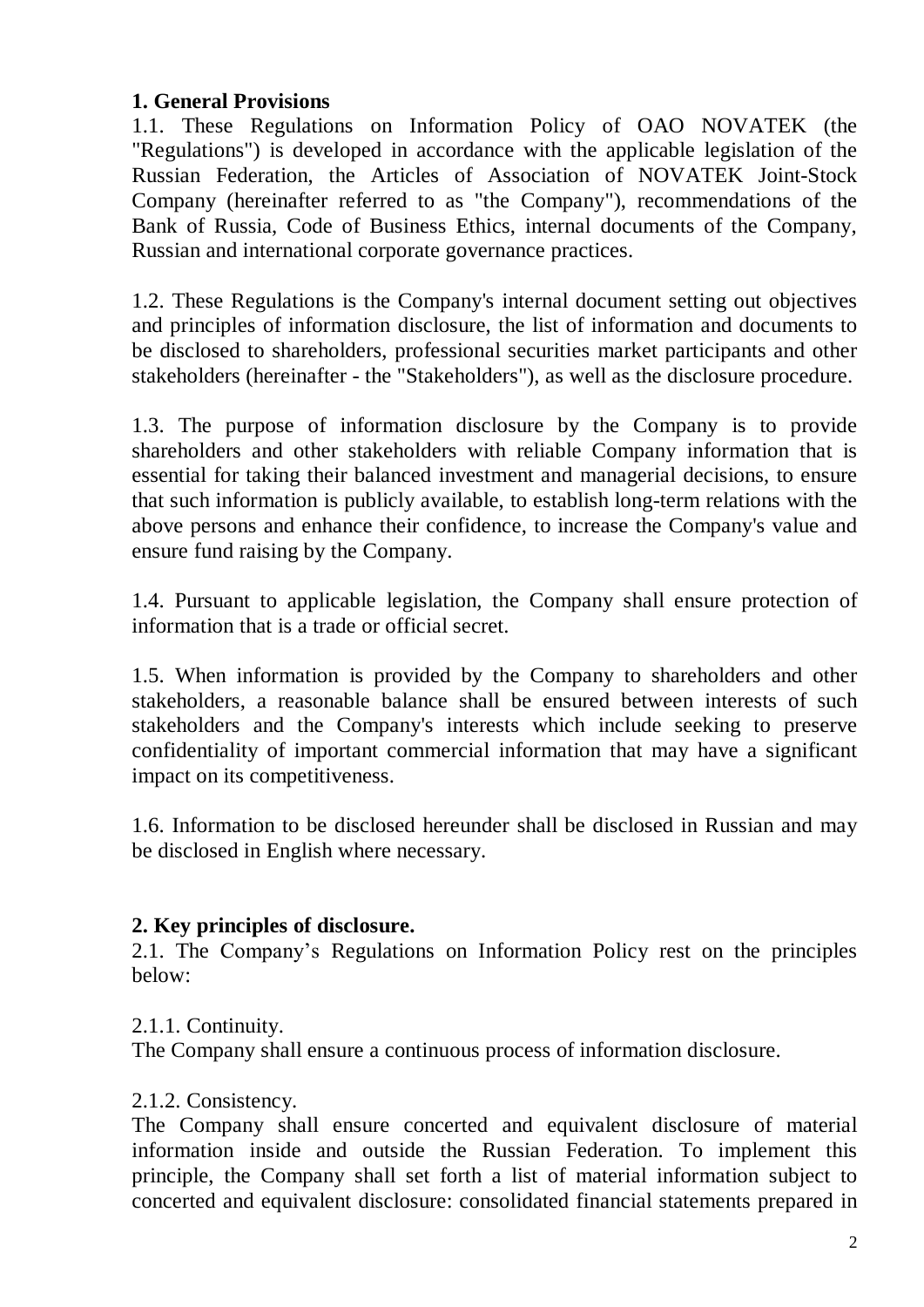accordance with the International Financial Reporting Standards (IFRS), annual report, sustainability report, and information on an upcoming general meeting of shareholders and agenda materials for such meeting.

## 2.1.3. Promptness.

The Company ensures disclosure of the information on its activities in the shortest timeframe possible in order to avoid decrease in relevance of the information disclosed.

## 2.1.4. Availability.

The Company uses such channels and ways of information distribution that ensure for its shareholders and other stakeholders free, unhindered and cost-effective access to the infromation disclosed.

## 2.1.5. Completeness.

The Company provides to the shareholders and other stakeholders the information which is sufficient to form objective and fullest understanding of the issues in question.

### 2.1.6. Reliability.

The Company provides to the shareholders and other stakeholders the information which represents the actual facts, and takes reasonable measures to ensure that the information distributed is not intentionally distorted or erroneous.

### 2.1.7. Coherence and comparability.

The Company ensures adequacy and coherence of the information disclosed by the Company by various means and/or in various forms as well as comparability of the data disclosed.

### 2.1.8. Balance.

In implementing its information policy, the Company seeks to achieve a reasonable balance between openness and transparency, on the one hand, and confidentiality, on the other hand.

### 2.1.9. Objectivity.

The Company shall not attempt to avoid disclosure of negative information about itself or its operations, which is material for its shareholders and other stakeholders.

### 2.1.10. Neutrality.

In disclosing financial or other information, the Company shall ensure its neutrality, i.e. such information disclosures shall not be affected by interests of any persons or groups of persons.

### 2.1.11. Protection.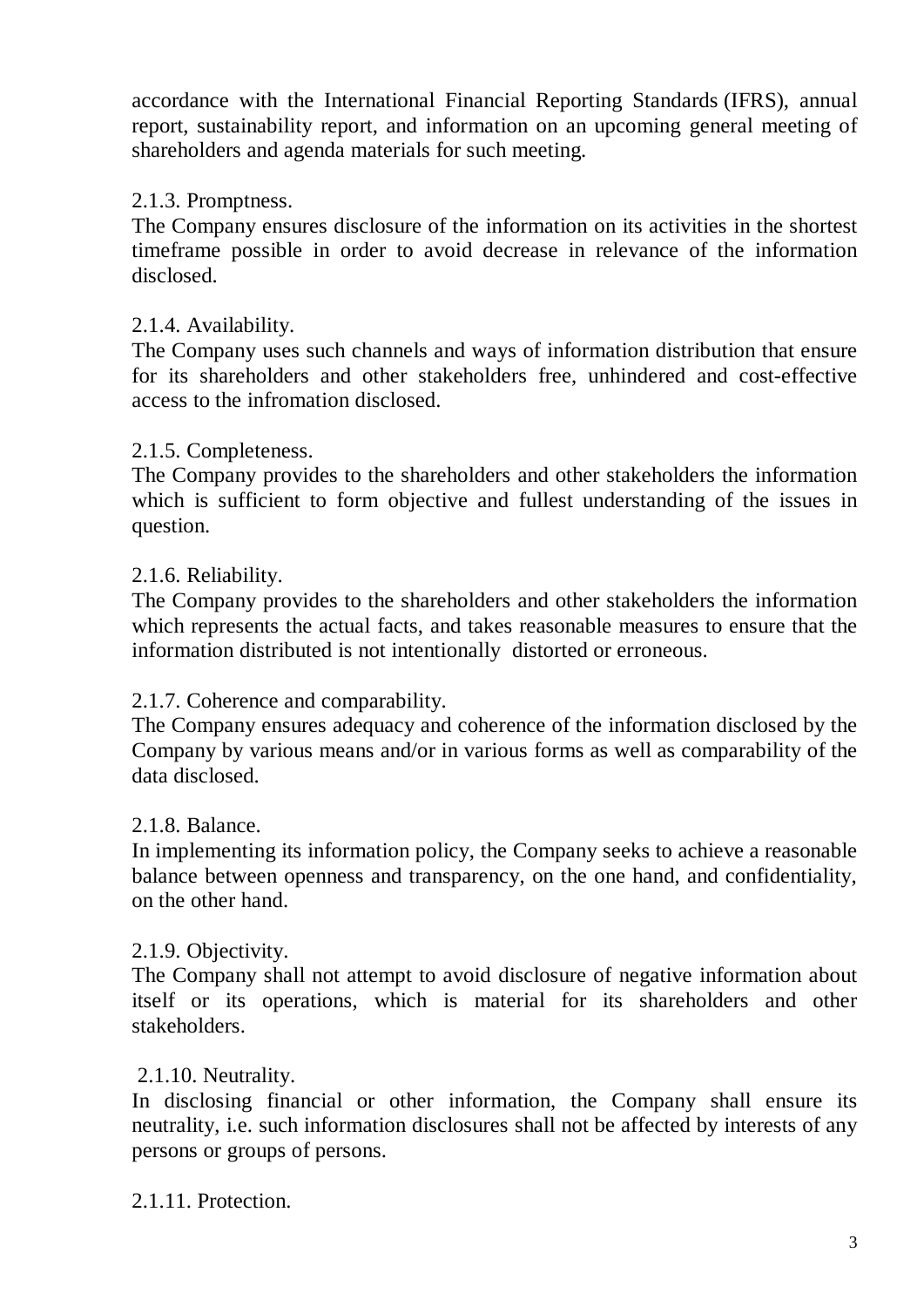The Company shall use such methods and means of protection of information that constitutes a state or commercial secret as are permitted by Russian laws. The Company shall exercise control over the proper use of confidential information.

# **3. Methods and Forms of Information Disclosure.**

3.1. Information shall be disclosed through:

- Electronic media (including feeds of news agencies duly authorized to disclose information on securities or other financial instruments);
- The Company's website at www.novatek.ru;
- State registers or other federal information resources;
- Print media:
- Granting shareholders and other stakeholders access to information/documents and providing them with copies of documents upon their request as provided for by Russian laws and the Company's internal regulations;
- Other methods: publishing brochures, leaflets or other printed media, holding press conferences and meetings with shareholders, analysts or other stakeholders, attending congresses, conferences, workshops, presentations and other public events held in Russia and abroad.

3.2. The Company shall disclose information, data or documents in accordance with the requirements of Russian and foreign laws and listing rules of Russian or foreign stock exchanges where the Company's securities are listed.

3.3. In addition to statutory information disclosures, the Company shall disclose on its website:

- details on its incorporation and development, mission, values, objectives, history, strategy, key operations and performance results, and HR policy;
- capacity, performance highlights and resources of the Company and its subsidiaries; and industry information;
- the Company's securities and their current prices;
- the Company's system, practice and general principles of corporate governance;
- the Company's executive bodies, their memberships and biographical details sufficient to make an opinion on personal and professional qualities of members of the executive bodies;
- members of the Board of Directors and their biographical details sufficient to make an opinion on personal and professional qualities of the Board members, as well as members of the Board of Directors who are independent directors;
- the Company's financial operations and financial position (notes of the executive bodies to the Company's annual and interim financial statements, including analysis of financial condition and results of operations (MD&A),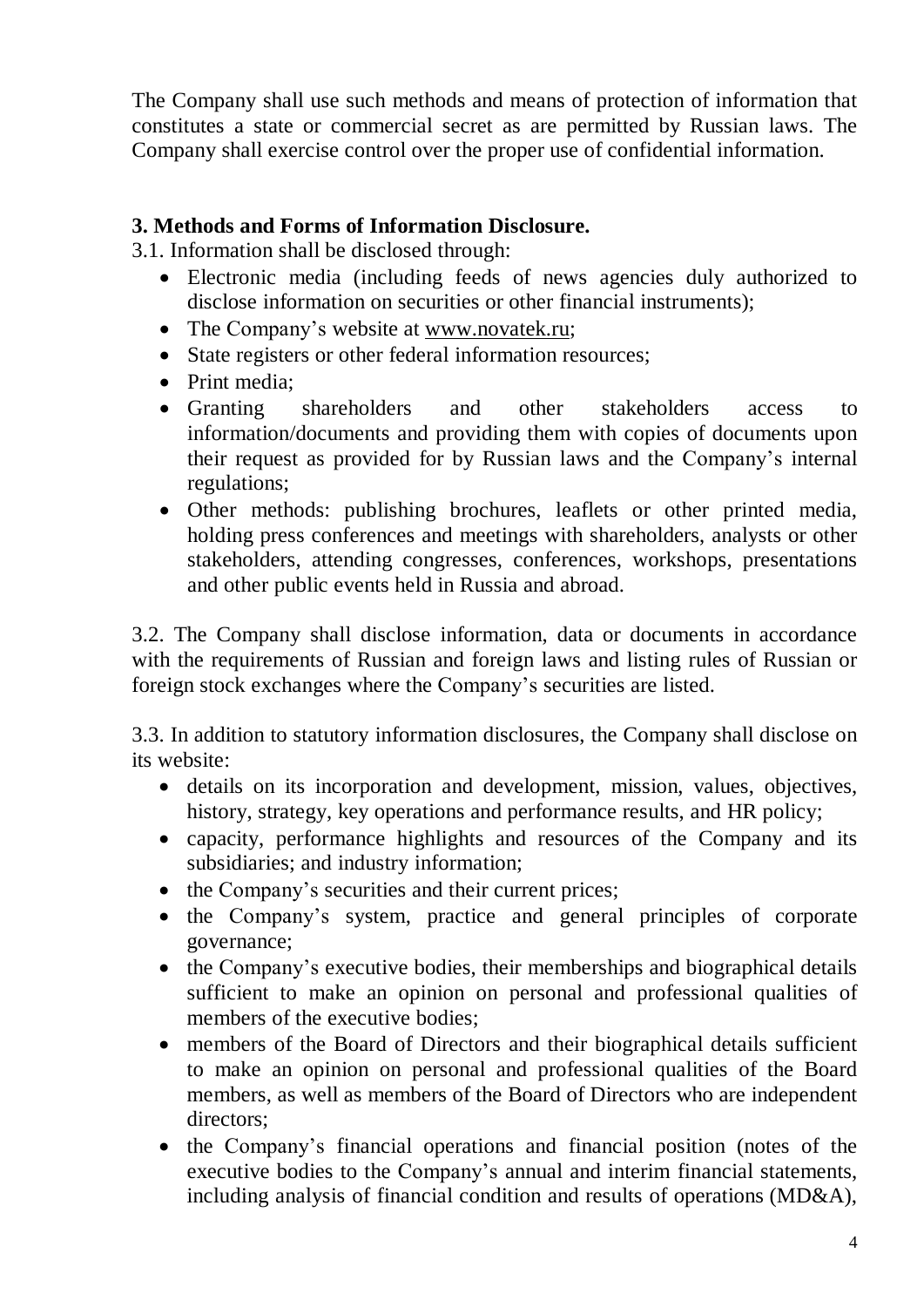including profitability and financial strength analysis, assessment of the asset and liability structure changes, assessment of current and prospective asset liquidity, description of financial position drivers and trends that may impact the Company's future operations; information on any material risks that may affect the Company's operations; information on related-party transactions in accordance with the IFRS criteria);

- investor presentations;
- the Company's social and environmental responsibility, support for culture and sports projects, implementation of educational and socially important programs;
- the Company's press releases and news;
- the Company's photo, video and audio materials;
- key internal regulations approved by the Company's Board of Directors and the general meeting of shareholders;
- the Company's events and investment calculator;
- other documents/materials set forth by these Regulations or by individual resolutions of the Company's Board of Directors and/or internal regulations.

The Company seeks to set relevant disclosure dates so as to timely inform its stakeholders on any facts and events that may be material for making their opinions on the Company's financial and business operations and plans.

Disclosure of additional information is the Company's exclusive right rather than an obligation.

# **4. Publishing Information in Electronic Media.**

4.1. The Company shall publish press releases, notices and other information in electronic media on an as-needed basis or as required by applicable laws and the rules of securities market operators.

4.2. Information which the Company is bound to disclose in line with applicable laws or the rules of securities market operators shall be published in the electronic media in the manner and at the time prescribed by applicable laws or the rules of securities market operators.

# **5. Publishing Information on the Company's Website**

5.1. The Company shall publish press releases, documents, announcements, marketing materials and other information on the Company's website at www.novatek.ru on an as-needed basis.

5.2. Information which the Company is bound to disclose in line with applicable laws or the rules of securities market operators shall be published on the Company's website in the manner and at the time prescribed by applicable laws or the rules of securities market operators.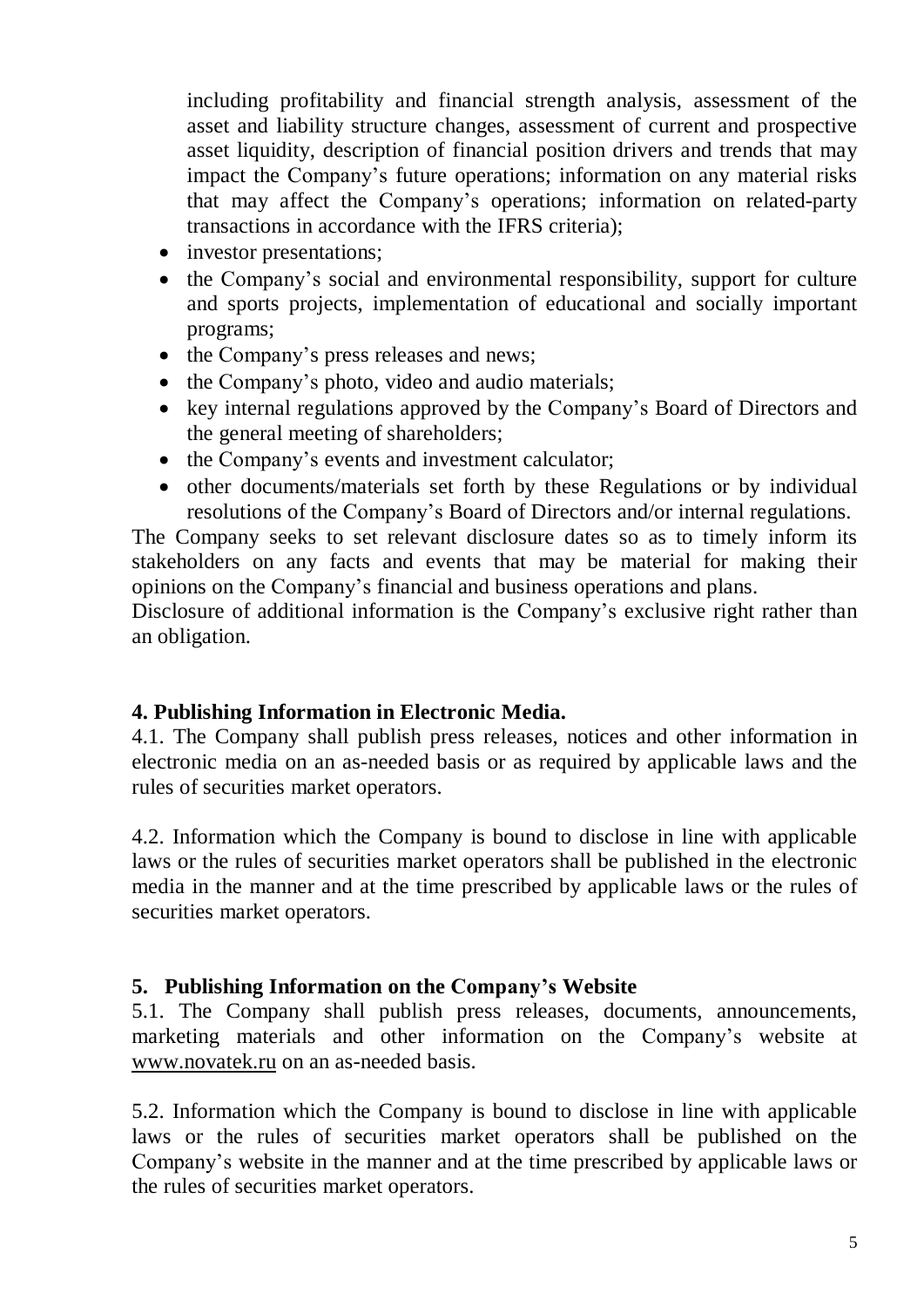5.3. The Company shall provide free and easy access through the Company's website to the information which the Company is bound to disclose in line with applicable laws and the requirements of securities market operators.

5.4. The information published on the Company's website shall be available within the following time frames:

 The Company's Articles of Association, amendments and/or additions to the Company's Articles of Association (a revised version thereof) shall be available until an entry on the termination of the Company's activities (liquidation) is made in the Unified State Register of Legal Entities.

If a revised version of the Articles of Association is adopted, the previous version of the Articles of Association shall be available on the Company's website for at least three months from the date of publication of the revised version of the Company's Articles of Association on the Company's website.

• Internal documents regulating the activities of the Company's bodies, amendments and/or additions to its internal documents shall be available until the date of termination of the Company's obligations to disclose information in the form of quarterly reports and notices of material events.

If a revised version of the Company's internal document is adopted, the previous version of the Company's internal document shall be available on the webpage for at least three months from the date of publication of the revised version of the Company's internal document in the Internet.

- The Company's annual report shall be available for at least three years from the end date of the period set for publication thereof in the Internet, and if published in the Internet after the end of such period – from the date of publication thereof in the Internet.
- A document containing amended (updated) information disclosed in the Company's annual report shall be available from the date of publication thereof on the Company's website until the end date of the period set for providing access to the annual report.
- The Company's annual accounting (financial) statements with the auditor's report expressing in the prescribed form the auditor's opinion on the reliability of the annual accounting (financial) statements, which are subject to mandatory audits in accordance with federal laws, shall be available for at least three years from the end date of the period set for publication thereof in the Internet, and if published in the Internet after the end of such period – from the date of publication thereof in the Internet.
- The Company's quarterly report shall be available for at least five years from the end date of the period set for publication thereof in the Internet, and if published in the Internet after the end of such period – from the date of publication thereof in the Internet.

A notice of amendments to the quarterly reports shall be available on the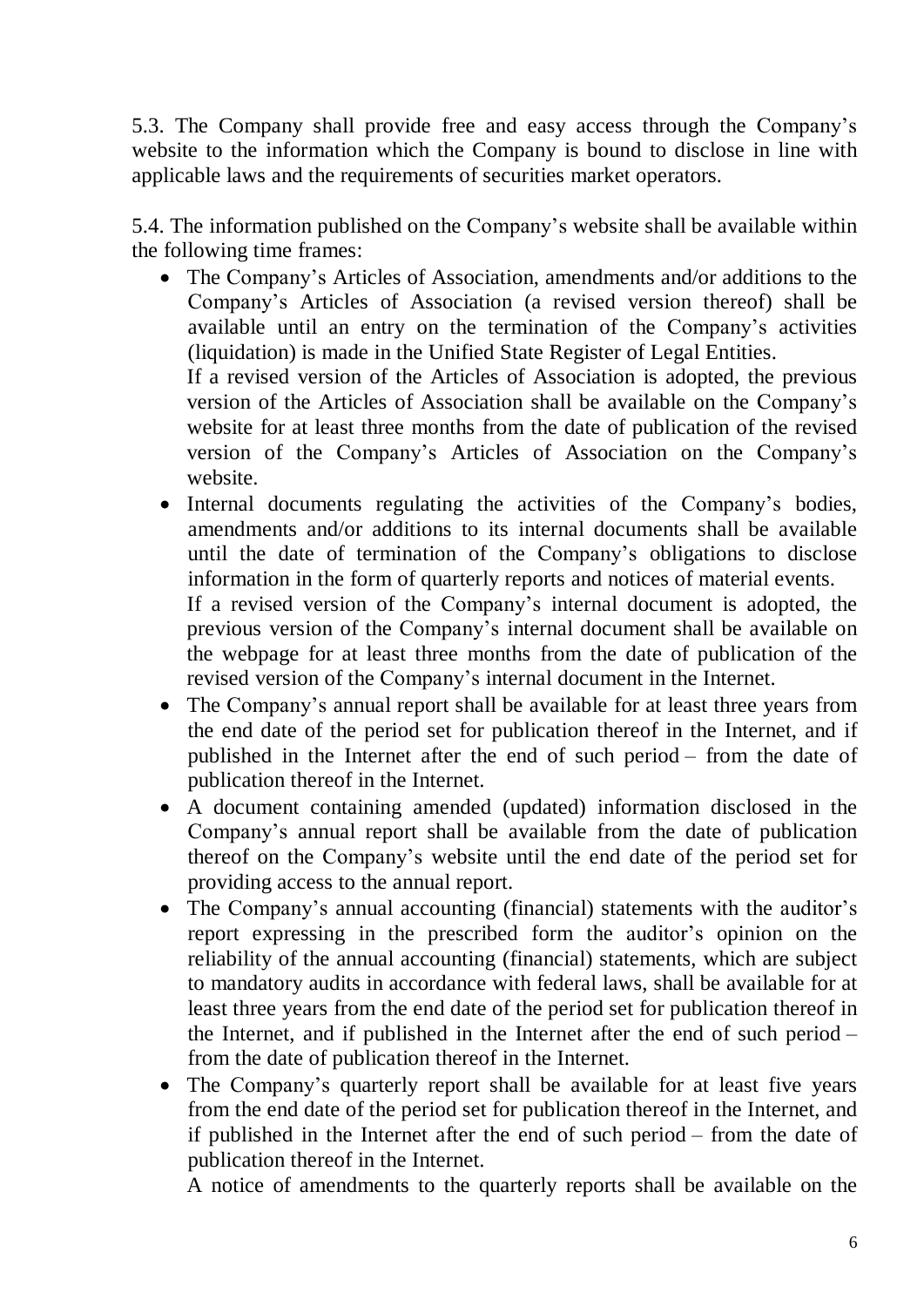Company's website from the date of publication of the amended quarterly report on the Company's website until the end of the period set for providing access to the amended quarterly report on the webpage.

- Notices of material events shall be available for at least 12 months from the end date of the period set for publication thereof in the Internet, and if published in the Internet after the end of such period – from the date of publication thereof in the Internet.
- Lists of affiliates shall be available for at least three years from the end date of the period set for publication thereof in the Internet, and if published in the Internet after the end of such period – from the date of publication thereof in the Internet.
- Other documents shall be available for the time prescribed by applicable Russian laws and the rules of market operators.

### **6. State registers or other federal information resources.**

6.1. The Company shall disclose information in state registers or other federal information resources in line with Russian laws in the manner and at the time prescribed by laws.

# **7. Publishing Information in Print Media.**

7.1. The Company shall publish notices, articles, interviews, marketing materials and other information in periodicals distributed in the Russian Federation and abroad on an as-needed basis and in line with applicable laws, in the manner and at the time prescribed by laws.

### **8. Information Disclosure and Provision to the Company's Shareholders.**

8.1. The Company shall grant its shareholders and other stakeholders access to information (documents) provided for by the applicable law.

8.2. Key types of information made available to the Company's shareholders shall include information provided when preparing for the general meeting of shareholders (AGM) and information provided at the request of shareholders.

8.3. Shareholders may have access, as requested, to information on legal entities controlled by the Company, as disclosed by the Company for such controlled entities in accordance with the applicable law.

8.4. Documents shall be made available following a written request at the registered office of the Company's sole executive body or at any other addresses set forth in the Company's internal documents.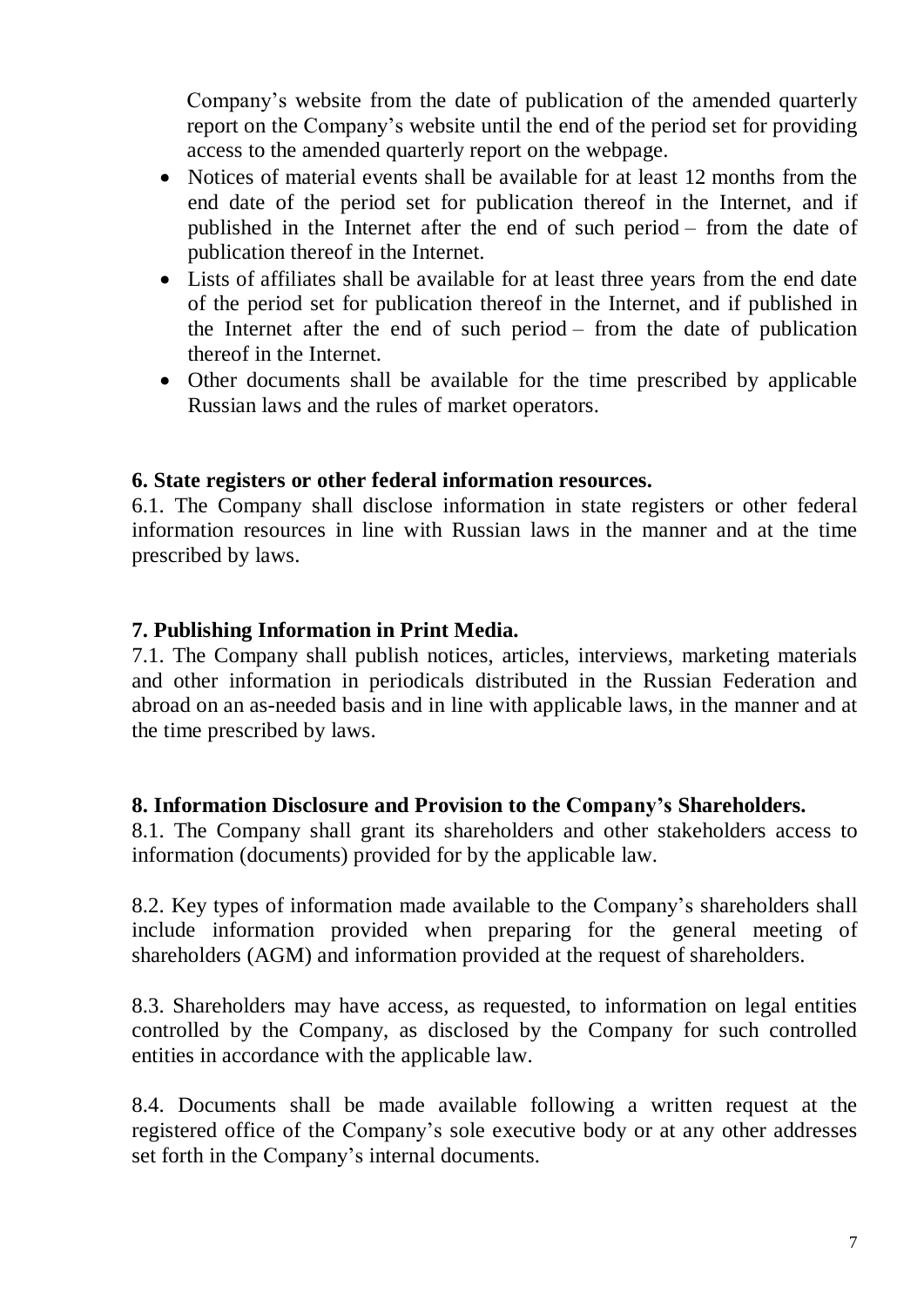8.5. Access to documents and copies of documents shall be provided following written requests addressed by shareholders and other stakeholders to the Company's CEO.

Requests signed by shareholders' representatives are to be accompanied by their proxies (copies of proxies duly notarized as required by the law), which contain information on represented shareholders and their representative, powers of such representatives and are issued in accordance with the applicable Russian laws.

8.6. Statement of the shareholder's current account in the shareholder register, an excerpt from the shareholder register, information on the shareholder's securities trading, and information on the Company's shareholders (as prescribed by the law) may be made available to the shareholder by the Company's registrar as set forth in the rules of the registrar.

8.7. Copies of documents shall be made available within timelines established by the laws of the Russian Federation and the Company's internal documents.

Copies of documents shall be provided for a fee not exceeding the cost thereof. The Company's banking details and fees for making copies of documents shall be published on the Company's website.

8.8. No actions by shareholders that may be defined as abuse of rights shall be permitted.

8.9. The Company's executive bodies and Board of Directors may object to satisfying a shareholder's request if the Company believes that the nature and extent of the relevant information disclosure testify to an abuse of the shareholder's right to have access to the Company's information.

8.10. The Company shall set up a dedicated page at the corporate website featuring FAQs from investors and shareholders and respective replies, a regularly updated corporate calendar, and other useful information.

8.11. The Company's website shall disclose an email address for shareholders to submit their opinions and questions on the agenda when preparing for AGMs, as well as to submit questions for the Chairman of the Board of Directors on matters within its competence and their relevant opinions.

# **9. Other Methods of Information Disclosure.**

9.1. The Company shall, as necessary, publish information about the Company and its operations, promotional materials and other information as brochures or leaflets.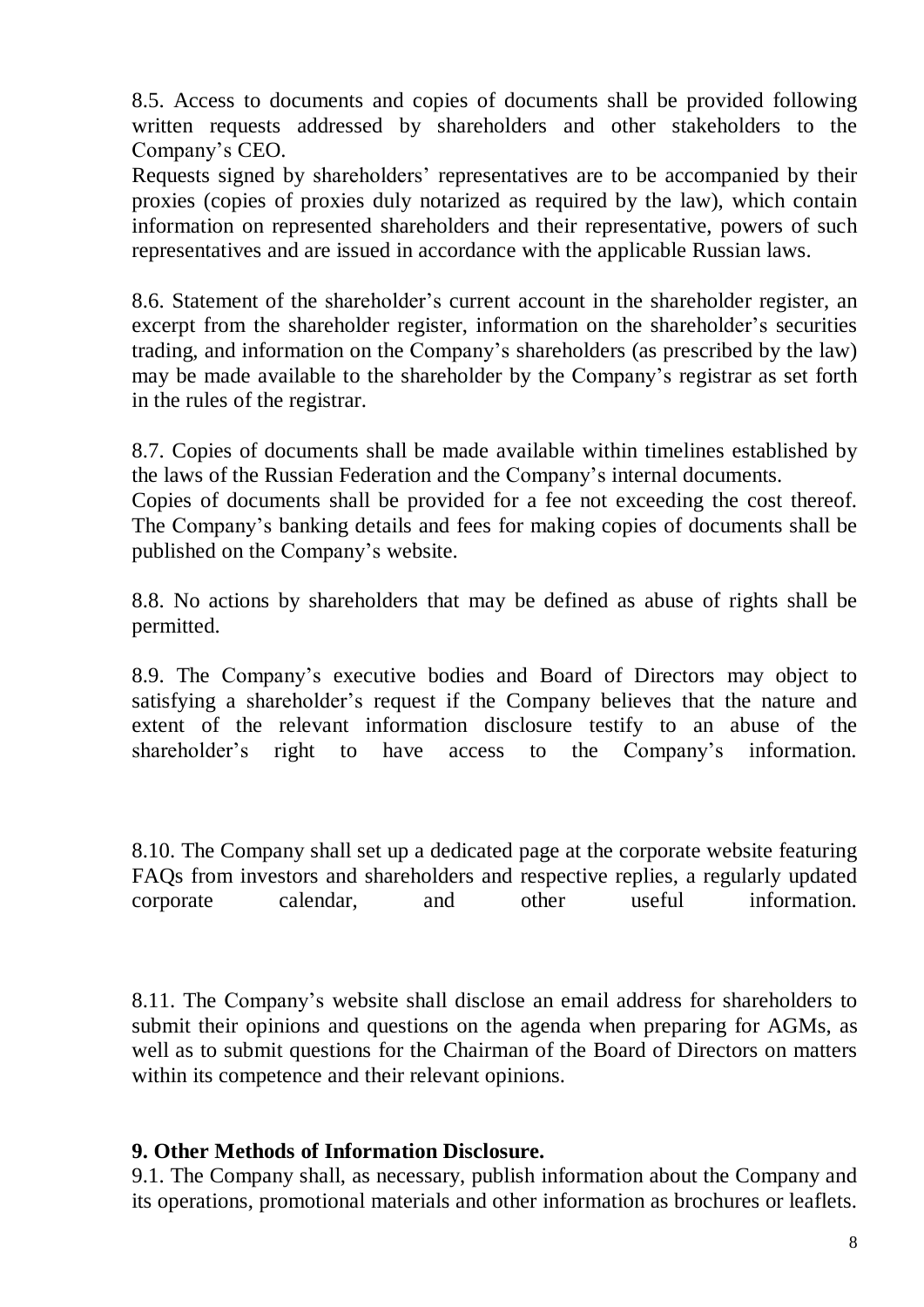9.2. The Company shall organize as necessary press conferences and presentations (including conference calls, online broadcasts and webcasts) on important events held or planned to be held by the Company, hold meetings with shareholders (their representatives), investors and investment analysts, as well as with public officials.

9.3. The Company shall seek to take an active part in Russian and international conferences, symposia and other public events attended by stakeholders.

# **10. Procedure for Information Disclosure by the Company's Officers.**

10.1. The Company's information policy shall not allow for commenting on any rumours or speculations.

10.2. Members of the Board of Directors and the Company's officers shall disclose information in accordance with the requirements of these Regulations and the Company's internal documents within the limits established by the applicable laws on state, commercial or other secrets.

10.3. Any public statements or comments shall only be made on information about the Company disclosed in accordance with these Regulations as follows:

10.3.1. The Chairman of the Board of Directors shall rely on opinions of members of the Board of Directors when making official comments on resolutions passed by the Board of Directors and the AGM within the limits established by the applicable laws on state, commercial or other secrets.

10.3.2. The Chairman of the Board of Directors may delegate his authority set forth in paragraph 10.3.1. hereof to members of the Board of Directors.

10.3.3. Other members of the Board of Directors may publicly voice their personal opinions on matters discussed at meetings of the Board and the AGM, as well as on resolutions passed by relevant meetings, within the limits established by the applicable laws on state, commercial or other secrets and do so only after such resolutions are passed by Board meetings.

10.3.4. Chairmen of Committees of the Board of Directors may comment on and communicate to stakeholders resolutions passed by Committee meetings within the limits set forth by the Company's internal documents and the applicable laws on state, commercial or other secrets.

10.3.5. The Chairman of the Company's Management Board may publicly comment on his decisions.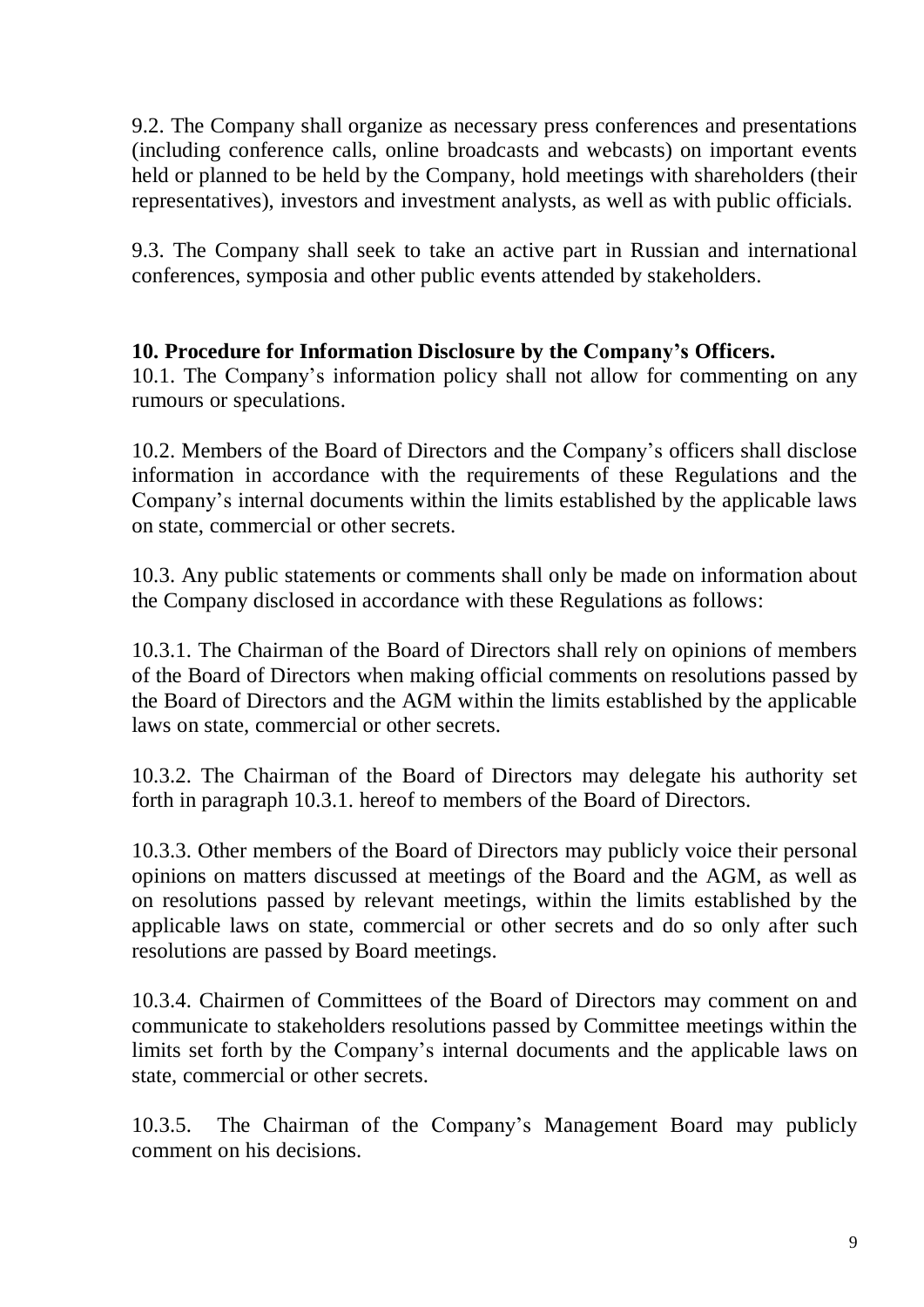10.3.6. The Chairman of the Company's Management Board, the Company's authorized media spokespersons and investor relations officers, as well as other Company's officers instructed to do so by the Company's sole executive body shall have the exclusive right to make public statements on matters related to the Company's operations.

10.3.7. Other Company's officers and employees may not make public and/or non-public disclosures of the Company's operations (including under a pseudonym in social media), as provided for herein and by the Company's internal documents.

10.3.8. The Public Relations Department and the Investor Relations Division shall be responsible for interaction of the Company's officers with stakeholders on disclosing information on the Company's business and operating activities, results of corporate and other material events of the Company in the format of meetings, conference calls, video conferencing and round table discussions.

# **11. Use of Information Disclosure of which May Significantly Affect the Market Value of the Company's Securities (Insider Information).**

11.1. In these Regulations, insider information shall mean:

- information subject to disclosure in accordance with the applicable laws, before it is disclosed, which if used prior to disclosure, may significantly affect the market value of the Company's securities;
- other information on operations of the Company, its subsidiaries and affiliates, the Company's securities and securities trading, which is not publicly available and may significantly affect the market value of the Company's securities if disclosed.

Data containing evaluations of the Company's securities and/or assets made based on information in the public domain shall not be referred to as insider information.

11.2. Persons who may have insider information (insiders) shall mean legal entities and individuals with the right to access insider information in accordance with the applicable laws, the Articles of Association, internal documents of the Company, job descriptions, as well as under contracts signed with the Company, including:

– members of the Company's Board of Directors, Chairman of the Company's Management Board, members of the Company's Revision Commission;

– persons who are employed by the Company or have signed a civil contract with the Company and, therefore, have the right to access insider information (including the Company's auditor and professional securities traders);

– members of management and control bodies at the Company's subsidiaries and affiliates.

11.3. Unless otherwise stipulated by the applicable laws or reasonable demands of state or other authorities, resolutions of the Company's Board of Directors, insiders shall: